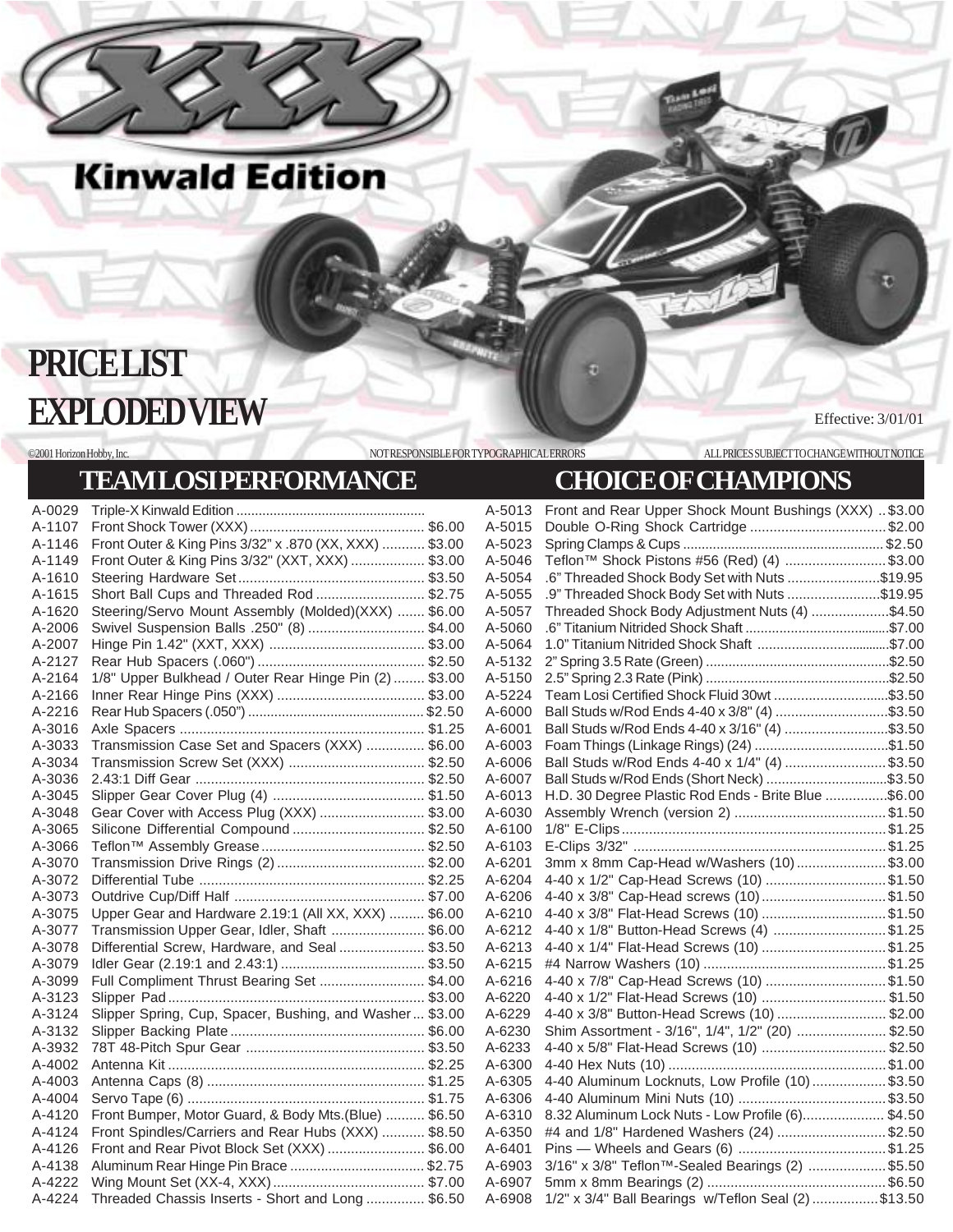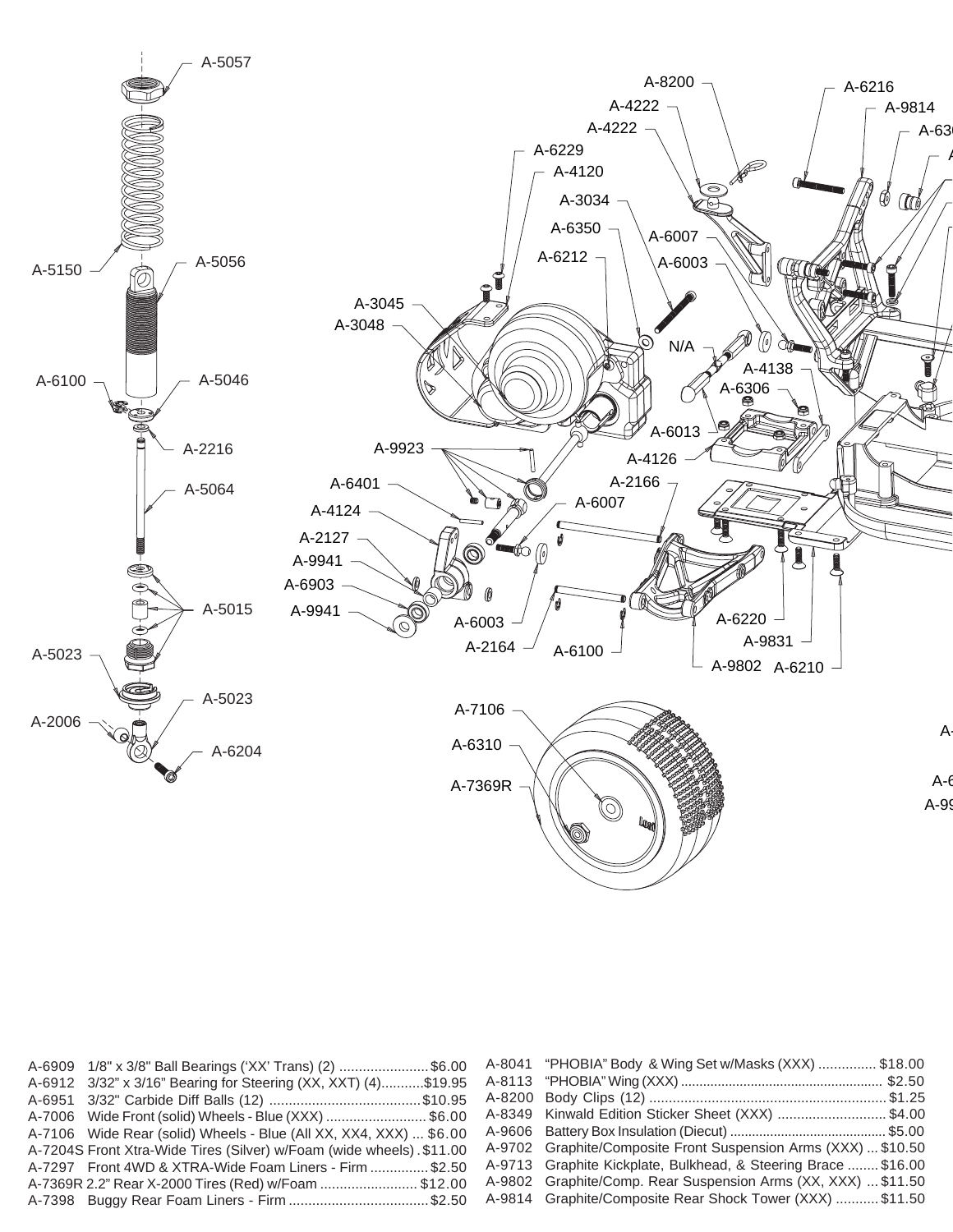

| A-9831 Graphite/Composite Rear Pivot Plate (XXX) \$6.50            |
|--------------------------------------------------------------------|
| A-9905 Graphite/Composite Chassis & Brace (XXX) \$47.50            |
| A-9910 Graphite/Composite Battery Hold-Down Strap (XXX) \$6.00     |
|                                                                    |
| A-9930 Aluminum Gear/Slipper Shaft 2.19:1 (XX), (All XXX)  \$11.95 |
| A-9941 Bearing Spacer/Wheel Washer Set \$9.95                      |
| A-9952 Aluminum Front Axels & Screws - Blue (XXX)  \$8.50          |
| A-9954 Aluminum Front Hinge Pin Brace - Blue (XXX/T/NT)  \$3.50    |
| A-9980BL Triple-X Lightened Motor Plate - Anodized Blue \$10.00    |